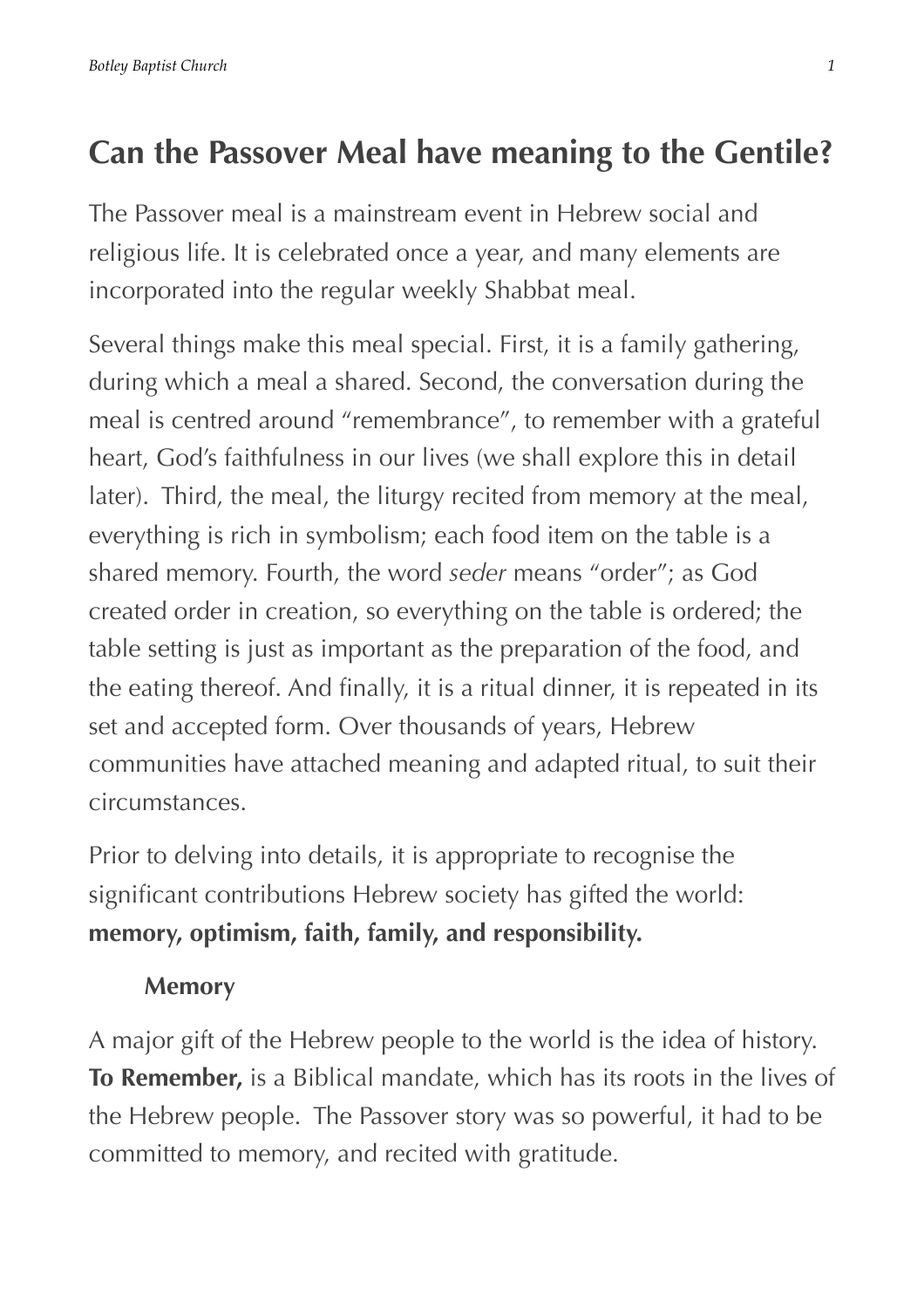Memory links our past to our future. It turns history into destiny. Learning to treasure and value our past was the first step in our relationship with God. He was trusted in the past; surely He can be trusted in the future.

#### **Optimism**

The Passover story tells us, Moses' most difficult task was, not to get the Jews out of Egypt, but to get Egypt out of the Jews. They had become so habituated to their status as slaves, they lost all hope that they could ever become free people.

Without hope they would have been lost; with God's help, no difficulty is insurmountable.

- A tyrant like Pharaoh could be overthrown.
- A nation as powerful as Egypt could be defeated.
- Slaves could become freemen. The oppressed could break the shackles of their captivity.

HOPE separates us from the rest of God's creation. Anything is possible, when we place our hope in God.

### **Faith**

The optimism of the Hebrew people is rooted in a firmly held belief, we are blessed by a caring God who cares for us individually. He desires to desire a personal relationship with each of us, based on personal faith in Him.

The God of deliverance did not say to the Hebrew people, *"I am the Lord your God who created the heavens and the earth."*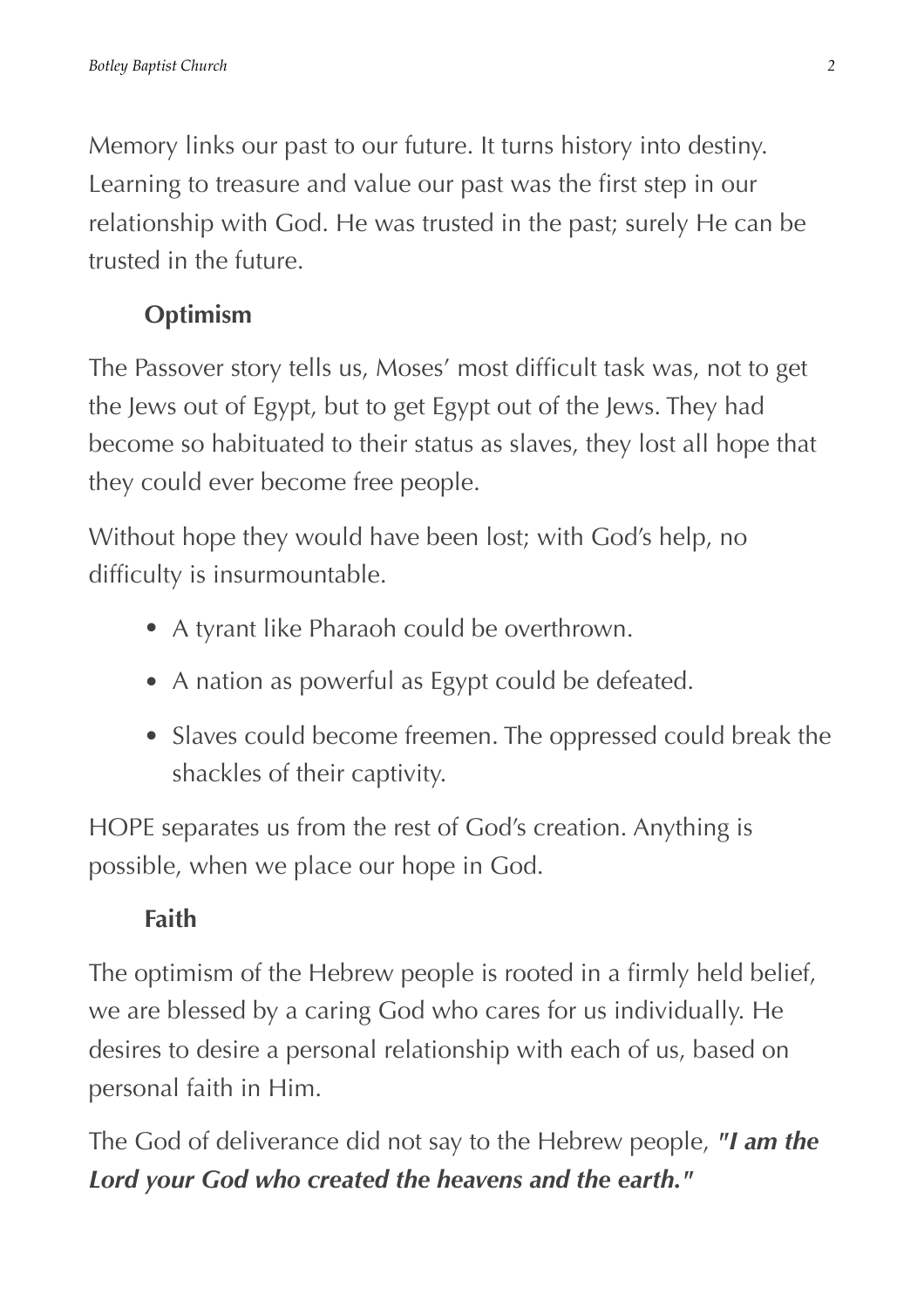## He reminded them, *"I am the Lord your God who took you out of the land of Egypt, the house of bondage."*

The God of the Exodus does not abandon us to our fallen state. He is constantly involved in our history and is committed to our survival.

If God is committed to us, faith in Him gives us the certainty that, in and through our present-day problems, God moves in the direction of the final messianic redemption.

## **Family**

The Passover taught the Hebrew people and us, another major truth: the way to change the world and make it perfect, begins with our own families.

God did not command a gathering of hundreds of thousands in a public square; He asked the Hebrew people to return to their homes, and within the security of each family, declare His greatness and proclaim His faithfulness.

The Passover is the story of God's deliverance, on earth and a picture of deliverance to come. It follows a Divine master plan. It has a predestined order. "Order" in Hebrew is "Seder" – and that is why the major ritual of Passover is identified by that name. Coincidence is not a Jewish concept.

## **Others**

During Passover, the Hebrew people celebrate their Divine deliverance from the slavery of Egypt. They thank God for getting them out.

But the question remains, why did God allow them to become victims of such terrible mistreatment in the first place?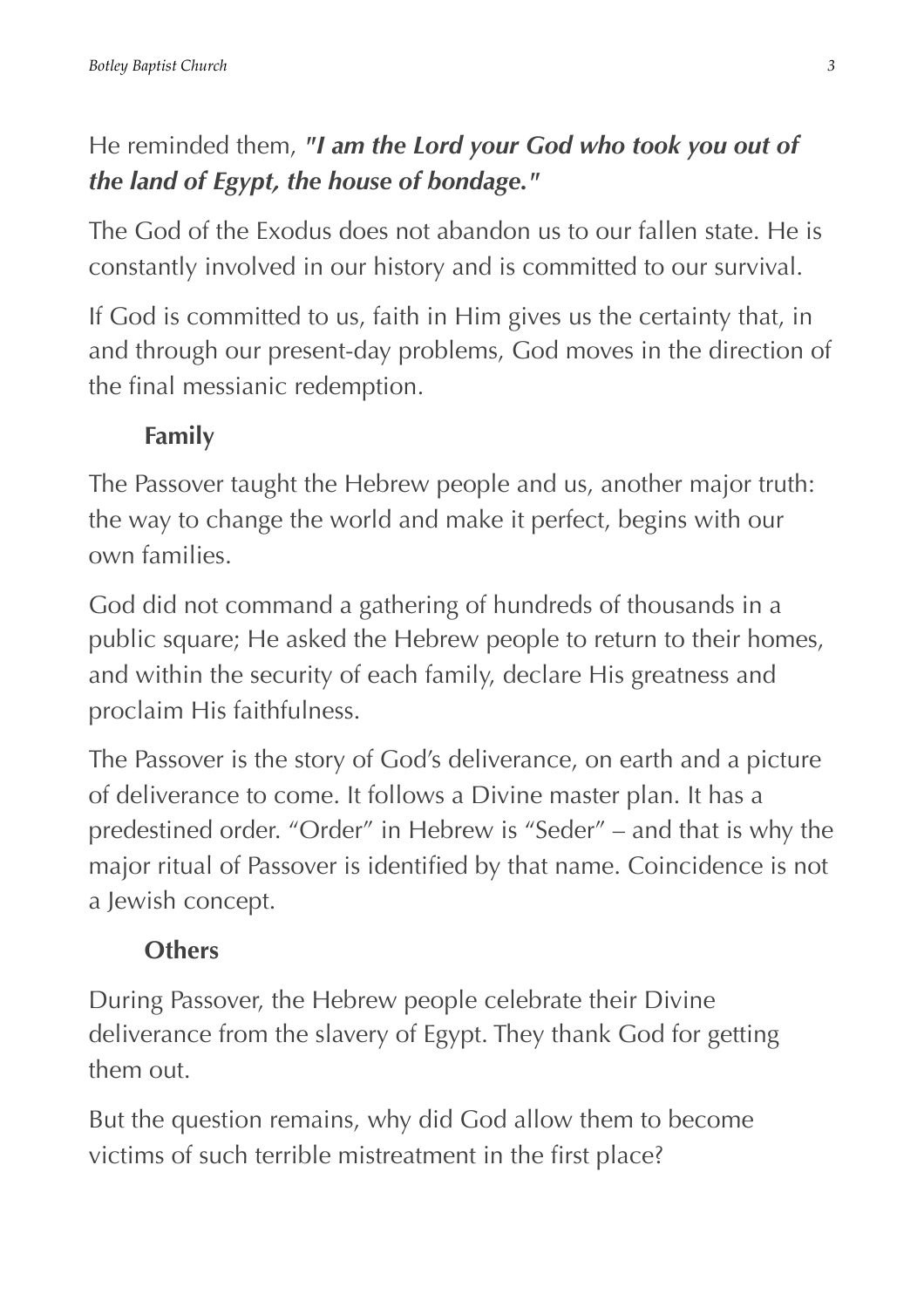The remarkable answer is, *so that they have empathy for the downtrodden in every generation.* They **were** slaves in Egypt, so must always be concerned with the care and treatment of strangers, the homeless and the impoverished.

The Hebrew people begin the passover meal by inviting the hungry, the homeless and the sojourner to join with them.

From their earliest childhood every Hebrew celebrates **memory, optimism, faith, family, and responsibility.**

### **THE PASSOVER MEAL**

Two things stand out on the table: the Elijah cup (or the fifth cup) and the *seder* plate.

<span id="page-3-1"></span>Elijah's cup is placed at the centre of the table and left untouched in honour of Elijah, who, according to tradition, left earth suddenly on *a fiery chariot with fiery horses* and went *up to heaven in a whirlwind* ([1](#page-3-0)1 Kings 2:11) and therefore understood to have never died<sup>1</sup>. The prophet Malachi, whose book concludes with a prophecy about the *end of days*, when… *I will send the prophet Elijah to you before the awesome fearful day of Adonai* (3:23), makes Elijah the forbearer of the imminent arrival of the Messiah as King.

In every home, the cup is left untouched for Elijah and the door left ajar to welcome him without hindrance, in the event Elijah chooses their home to make the announcement!

<span id="page-3-0"></span><sup>&</sup>lt;sup>[1](#page-3-1)</sup> The Bible is quite specific about the deaths of the Patriarchs, as well as Moses (Deuteronomy 34:5), David (I Kings 2:10), and other heroes.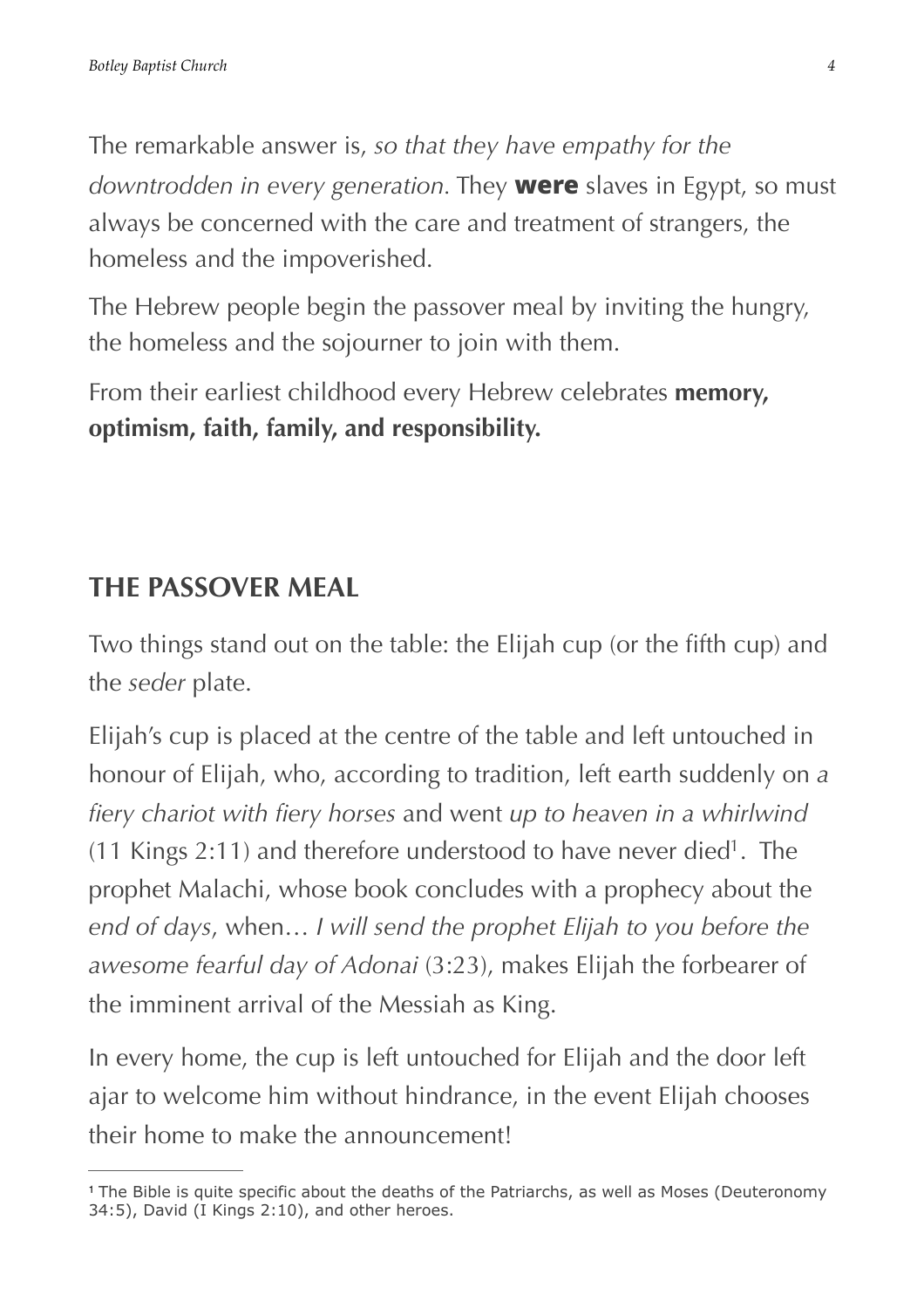The *seder* plate at a Passover meal, contains items, each of which is a significant reminder of events in their historical past, and is shared as a collective memory of God's care, watchfulness, provision and love. The six ritual items are:

- **Zeroah roasted lamb shankbone** commemorates the paschal (lamb) sacrifice made the night the ancient Hebrews fled Egypt.
- **Matzah unleavened bread** perhaps the most important symbol on the seder table as reminder of the haste with which the Hebrew people left Egypt, leaving no time to let the yeast rise. Among some families, THREE *tiers* of *matzoh* are placed one on top of the other and covered, representing the Kohen class (the Jewish priests in ancient times), the Levis (who supported the priests), and the Israelites (the rest of the Jews). The family elder crushes the layers signifying the end of the priestly function on earth which will be replaced by Christ the Priest forever.
- **Maror bitter herb** to recall the bitterness of slavery in Egypt
- **Charoset a paste made of apples**, **nuts**, **wine**, **and cinnamon:**  representing the burden of WORK as brick-makers and stone masons (Exodus 1:14)
- Salt water as a reminder of their tears and sweat of slavery
- **Beitzah roasted egg** signifying NEW LIFE.
- **Karpas spring vegetable,** symbolising the freshness of spring
- **Wine cups and wine (or grape juice):**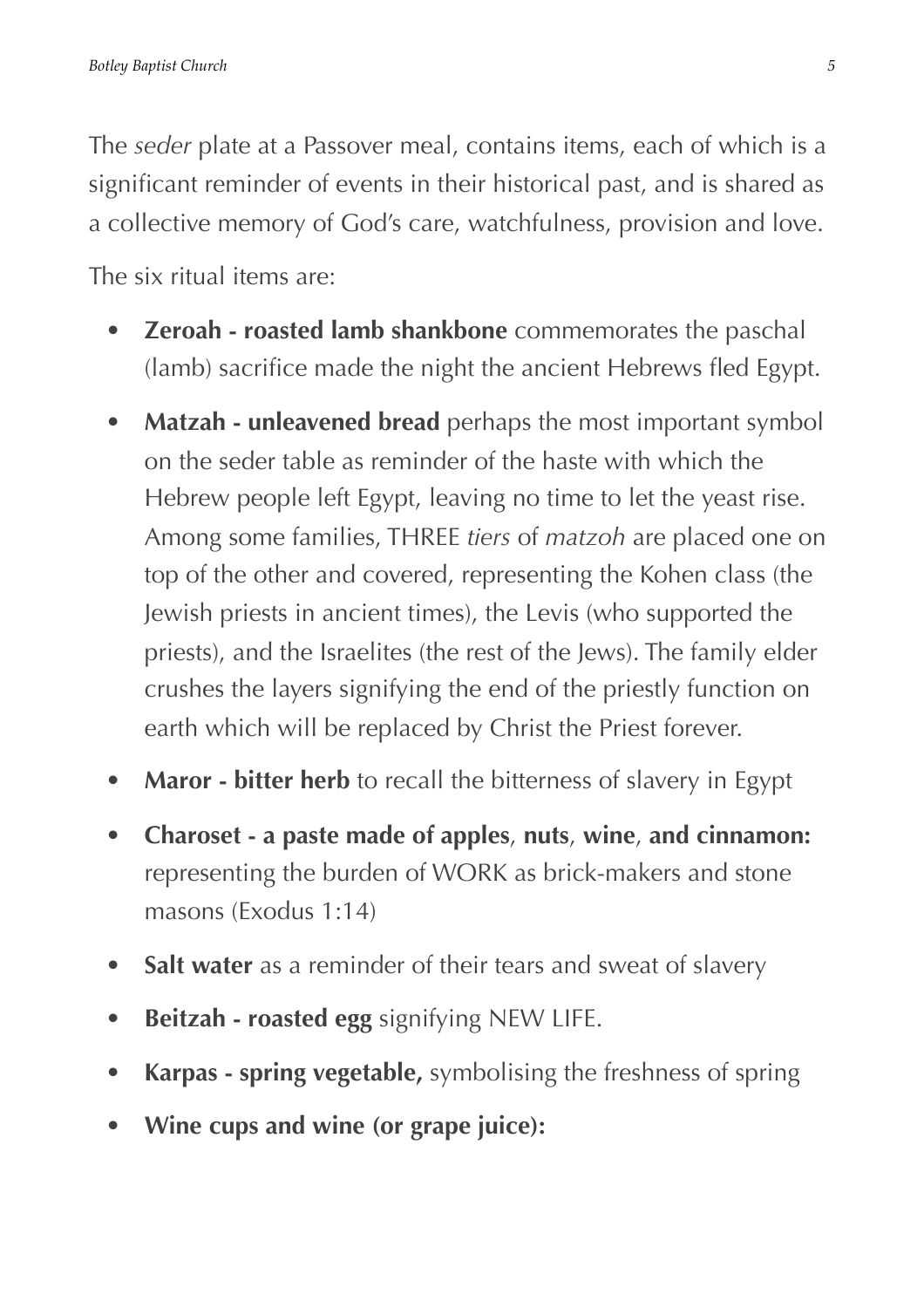Four cups of wine are drunk during the meal, each one representing one of the four Biblical promises of redemption:

 "I will **bring you out** from under the burdens of the Egyptians, and I will **rid you from their slavery**, and I **will redeem you** with an outstretched arm, and with great judgments. And I will **take you to me for a people** . . ." (Exodus 6:6-7)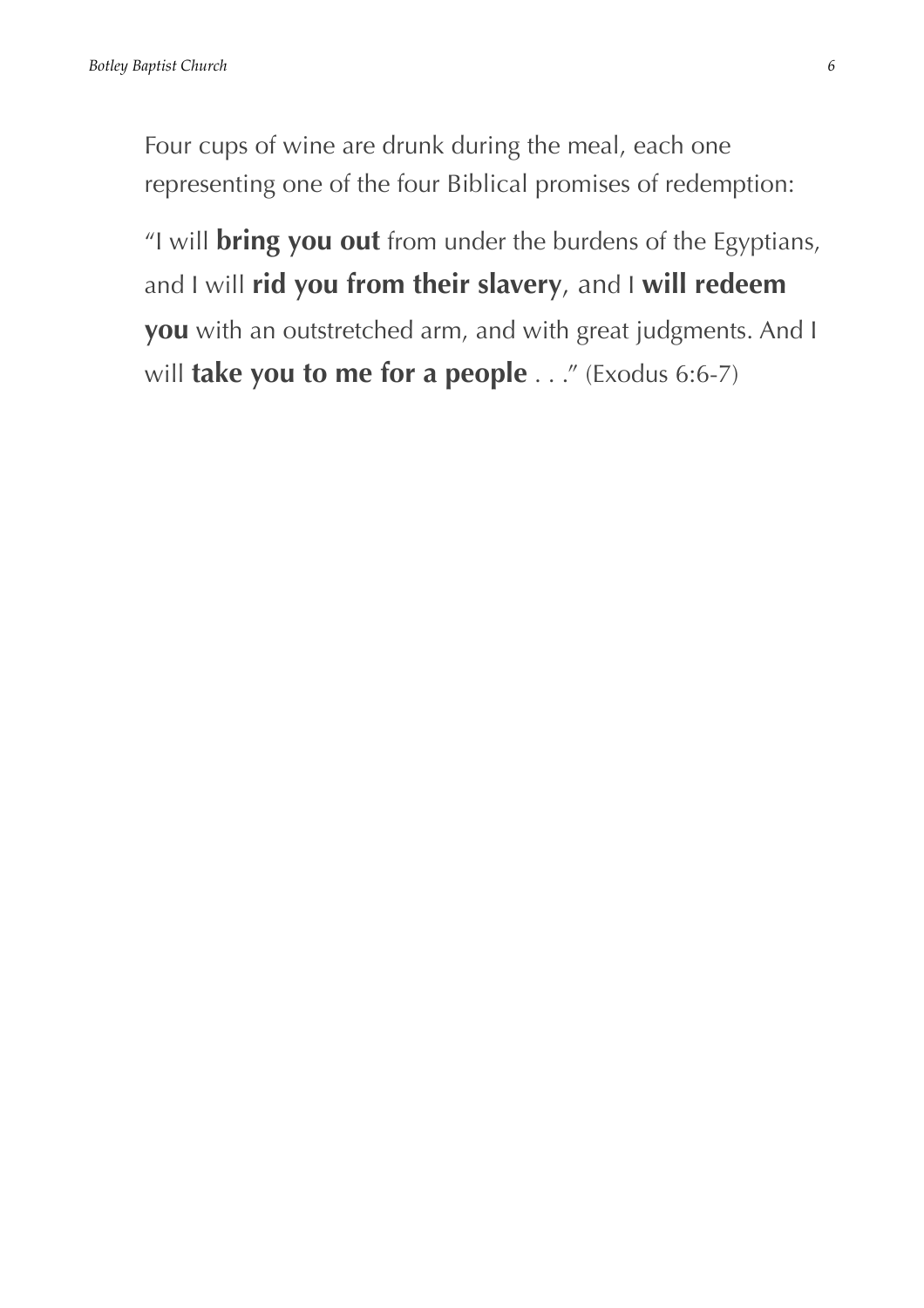# **CAN THE PASSOVER MEAL HAVE MEANING FOR THE GENTILES?**

Jesus told His disciples, *I have desired with desire to have this passover meal with you (Luke 22:15 - highlight mine)*. Jesus was looking forward to *this,* His third passover meal with the disciples (the "passover" is mentioned three times in the gospel of John). His desire was not for the meal; His real desire was to the enjoy the meal **in the company of** His chosen twelve.

Jesus uses the passover meal to convey to the Disciples, *from now on, you do not need to celebrate the deliverance that was, rather rejoice in the deliverance that is to come! All you need to remember from now on is that I came from Heaven, my body was broken for you, and my blood (no longer the blood of lamb whose blood on the doorposts protected you from the Angel of Death) is the promise of the new covenant in My Name, which protects you from eternal death! So, whenever (no longer once a year) you break bread, remember my body was broken for you, and whenever you drink the fruit of the vine (fermented or not), remember the new covenant in My Name.*

The elaborate passover meal is no longer necessary, but the elements of the meal that was placed in an orderly manner on the table, can provide us, both a framework for personal confession, and a confession of hope and optimism in God's future.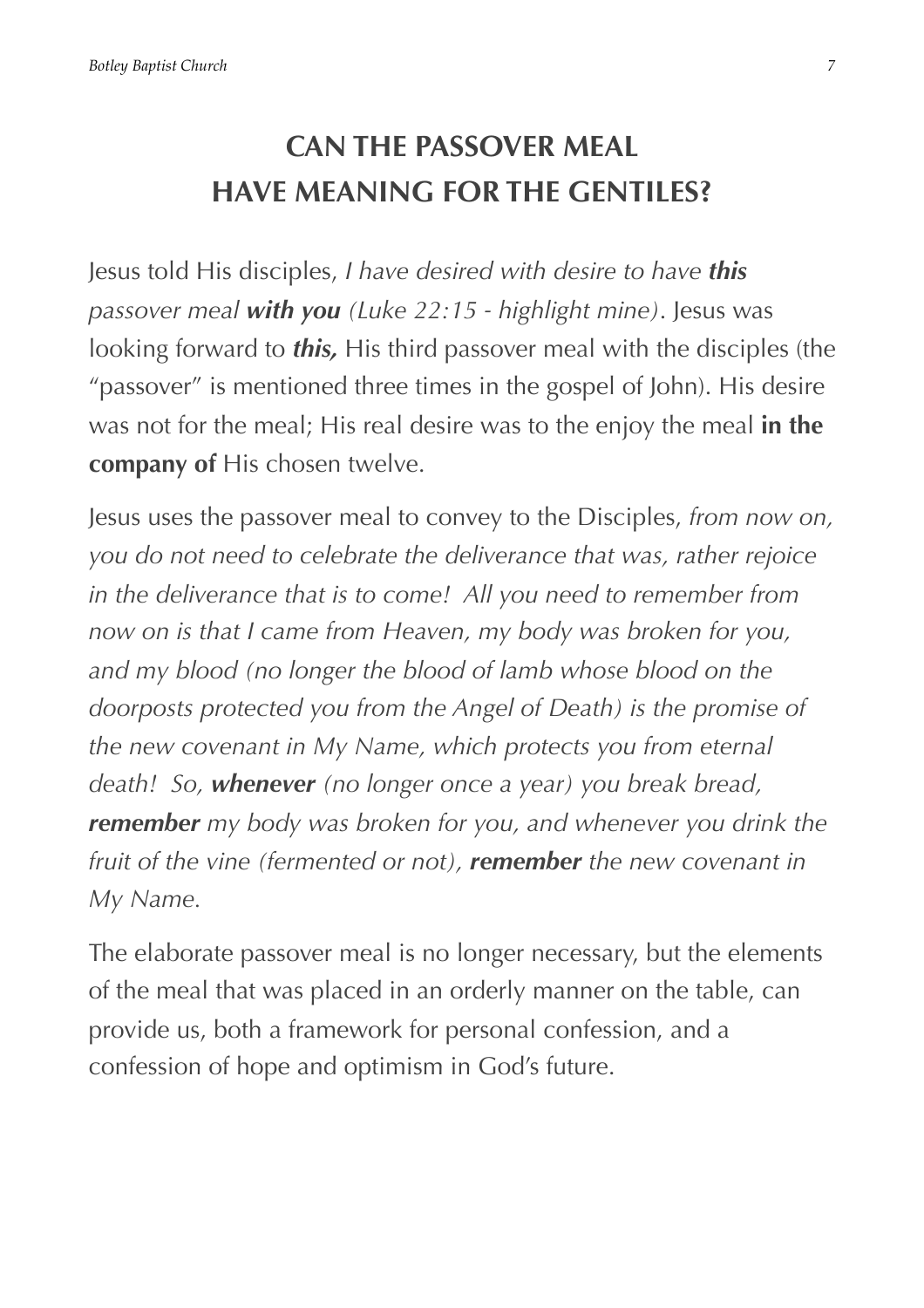The Passover meal can be used by the non-Jew as follows:

- **Charoset,** a paste made of apples, nuts, wine, and cinnamon, which represents to the Jew, the burden of work, reminds us of the work we do (income earners) or have done (receiving a pension). It might have been difficult, strenuous demanding and back-breaking, perhaps income from work was never enough to meet our needs, perhaps supervisors, colleagues, team-mates were not "good". This might be a good time to thank God for the work do (have done), and the people we met through work, and ask God to bless those who blessed us and bless those who made life difficult for us.
- Maror, a bitter herb which recalled to the Jew, the bitterness of slavery in Egypt, reminds us we need to rid ourselves of bitterness lingering in our hearts and minds, against a **person**, a particular **situation** in which a decision of ours led to an unfortunate outcome which has left the taste of bitterness, and circumstances that **life** threw at us, which left bitterness in our hearts.
- **Salt water** recalls to the Jew, tears and sweat from slavery, reminds us of hurt & pain we endure, of broken dreams and unfulfilled hope.
- **Matzah** recalls to the Jew, the haste with which they left Egypt, but not without God's protection, guidance and safe-keeping. We might remind ourselves of times in our lives when we have acted in haste, but were never without God's protection, guidance and safe-keeping. We might also use **Matzoh** to thank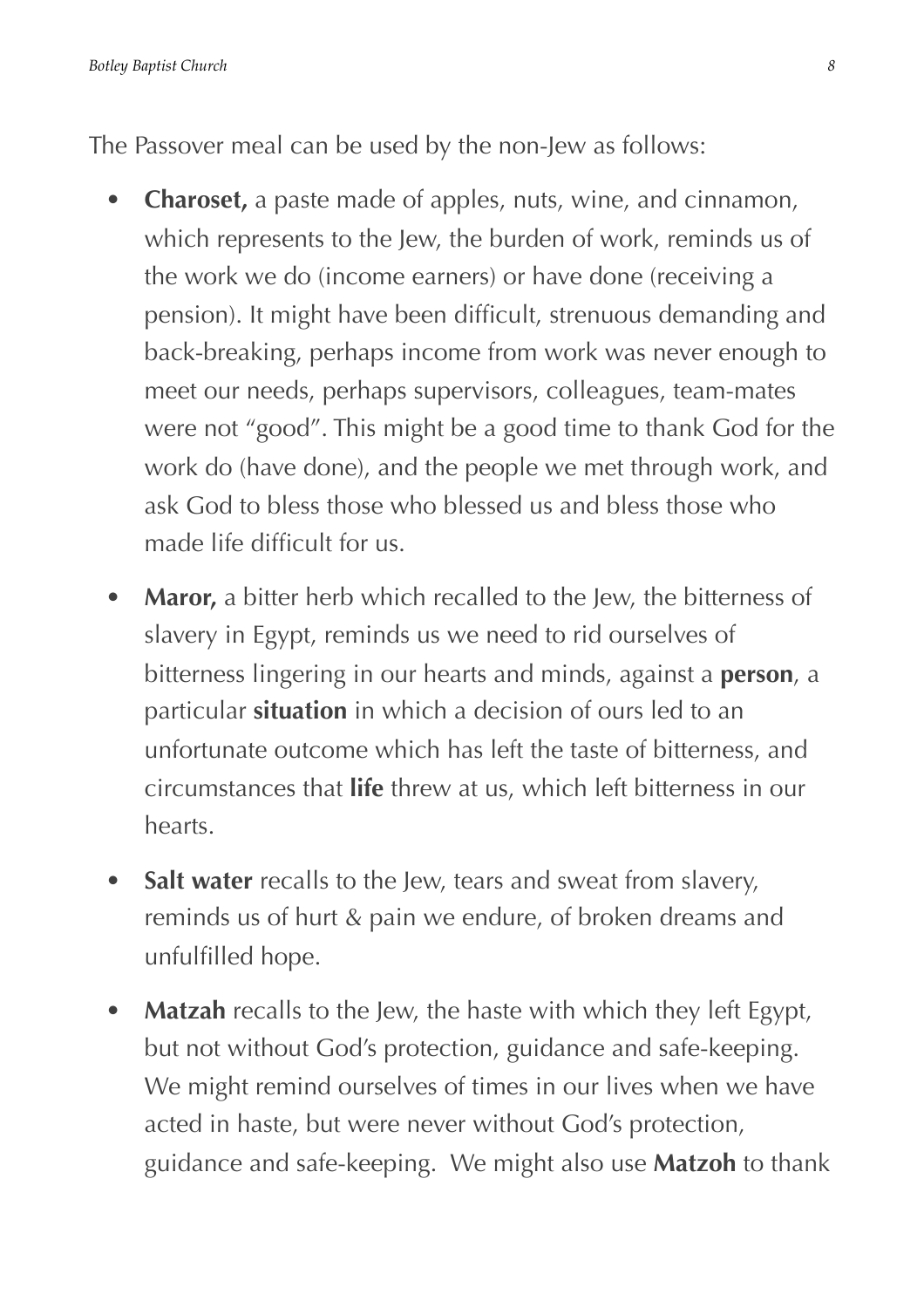God, Jesus has replaced the earthly priest, is our High Priest, FOREVER!

- **Lamb shankbone** reminds us to thank God for the end of sacrifice, because Jesus sacrificed His life "once and for all time" to pay the ransom for our freedom, and the Christ breaks through the bondage of death.
- **Beitzah,** a roasted egg, signified to the Jew, new birth and new life. We Christ-following gentiles are reminded of BAPTISM and new life through Christ who is our Lord.
- **Karpas,** any spring green, which signifies to the Jew, the freshness of spring, reminds us, the promises of God are refreshed to us every morning, by the regularity of the rising and setting sun
- **Wine cups and wine (or grape juice):**

Everyone drinks four cups of wine, representing the four Biblical promises of redemption:

"I **will bring you out** from under the burdens of life"

"I **will rid you from** being a slave to anybody or anything

 "I **will redeem you** with an outstretched arm - you will never without my love as I have paid the ransom to have you back."

 "I will **take you to me for a people** . . ." Through my Son, Jesus the Christ, you are His body, the Church, who carry my Name in the world!